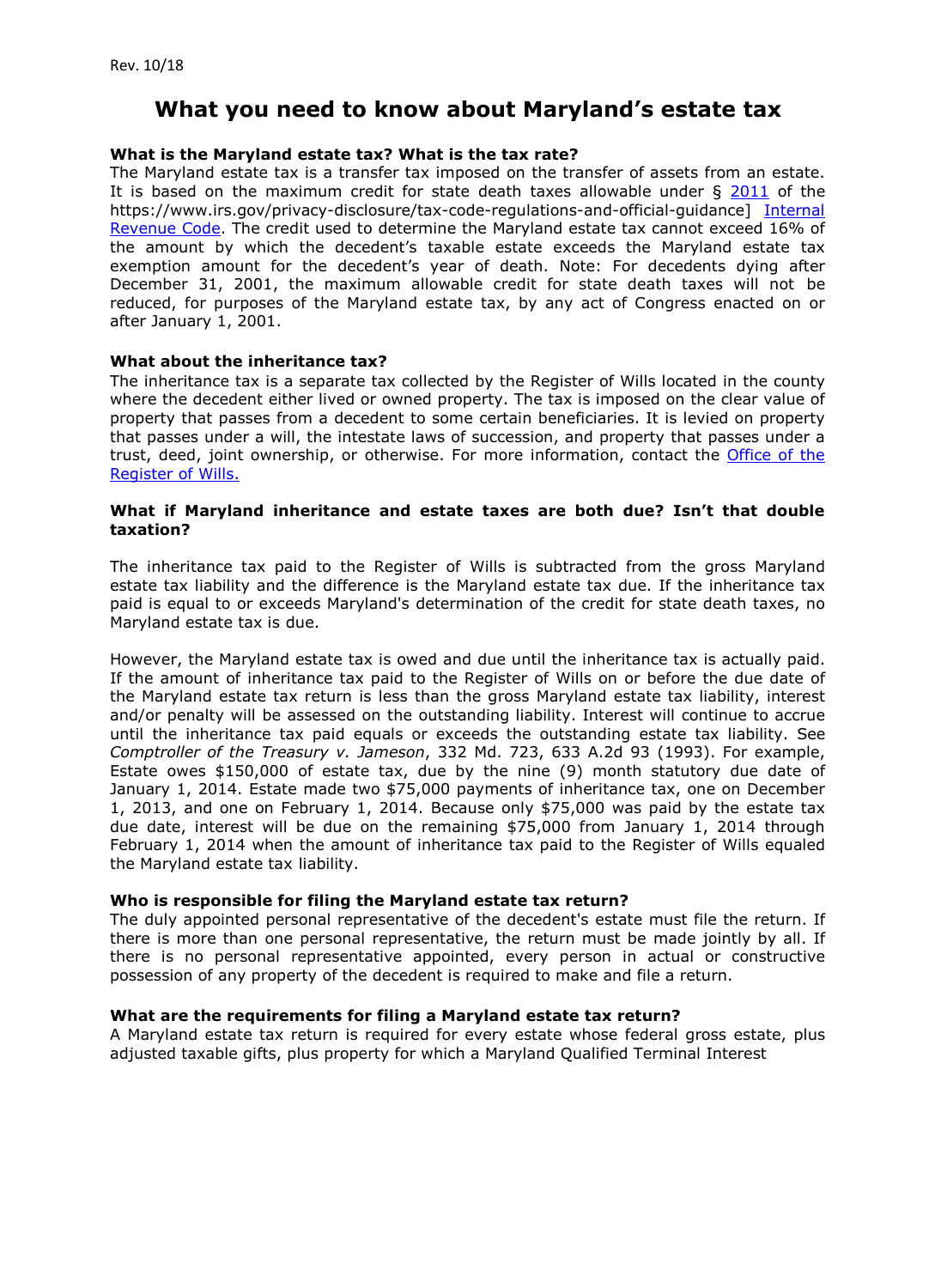Property (QTIP) election was previously made on a Maryland estate tax return filed for the estate of the decedent's predeceased spouse, equals or exceeds the Maryland estate tax exemption amount for the year of the decedent's death, and the decedent at the date of death was a Maryland resident or a nonresident but owned real or tangible personal property having a taxable situs in Maryland.

| Year          | Gross Estate |
|---------------|--------------|
| 2019 & after  | \$5,000,000  |
| 2018          | \$4,000,000  |
| 2017          | \$3,000,000  |
| 2016          | \$2,000,000  |
| 2015          | \$1,500,000  |
| 2002-2014     | \$1,000,000  |
| 2000-2001     | \$675,000    |
| 1999          | \$650,000    |
| Prior to 1999 | Contact us   |

The filing requirement varies depending on the year of the decedent's death.

The gross estate includes all property, real or personal, tangible or intangible, wherever situated, in which the decedent had an interest. It includes such items as annuities, joint assets with right of survivorship, transfers made without adequate consideration, the includible portion of tenancies by the entirety, certain life insurance proceeds, and general power of appointment property, to name a few. The value of the property must be based upon an appraisal from a Certified Appraiser. The probate estate is property of the decedent owned individually or as tenants in common. Non-probate property is property that passes by the terms of the instrument under which it is held or by operation of law. As a reminder, the total gross estate for estate tax purposes includes probate and non-probate property. Refer to [§2031 o](http://www.gpo.gov/fdsys/pkg/USCODE-2011-title26/pdf/USCODE-2011-title26-subtitleB-chap11-subchapA-partIII-sec2031.pdf)f the Internal Revenue Code to determine the value of the gross estate.

#### **How do I file the Maryland return? And when?**

Once you have determined a Maryland estate tax return is required to be filed for the estate, complete the federal estate tax return, https://www.irs.gov/pub/irs-pdf/f706.pdf] [IRS Form 706](http://apps.irs.gov/app/picklist/list/priorFormPublication.html?sortColumn=currentYearRevDate&indexOfFirstRow=0&value=United%2BStates%2BEstate%2B%28and%2BGene&criteria=title&resultsPerPage=25&isDescending=true) , for the date of the decedent's death. You will be required to complete the federal return even though you may not be required to file the return with IRS.

Using the information from the federal return, complete the Maryland estate tax return, Form MET-1. Make sure to use the form appropriate for the date of the decedent's death. See [Maryland Estate Tax f](http://taxes.marylandtaxes.com/Individual_Taxes/Individual_Tax_Types/Estate_and_Inheritance_Tax/)or a list of MET-1 forms.

File the return within nine (9) months after the decedent's date of death, or by the approved extension date. The Maryland estate tax return must be filed directly with the Comptroller of Maryland.

Include the federal return, complete with all schedules, attachments and supporting documents when filing the Maryland estate tax return. In all cases, you must submit a certified death certificate, the last will and testament and any applicable trusts.

Mail the estate tax return to:

Comptroller of Maryland Revenue Administration Division Estate Tax Unit P.O. Box 828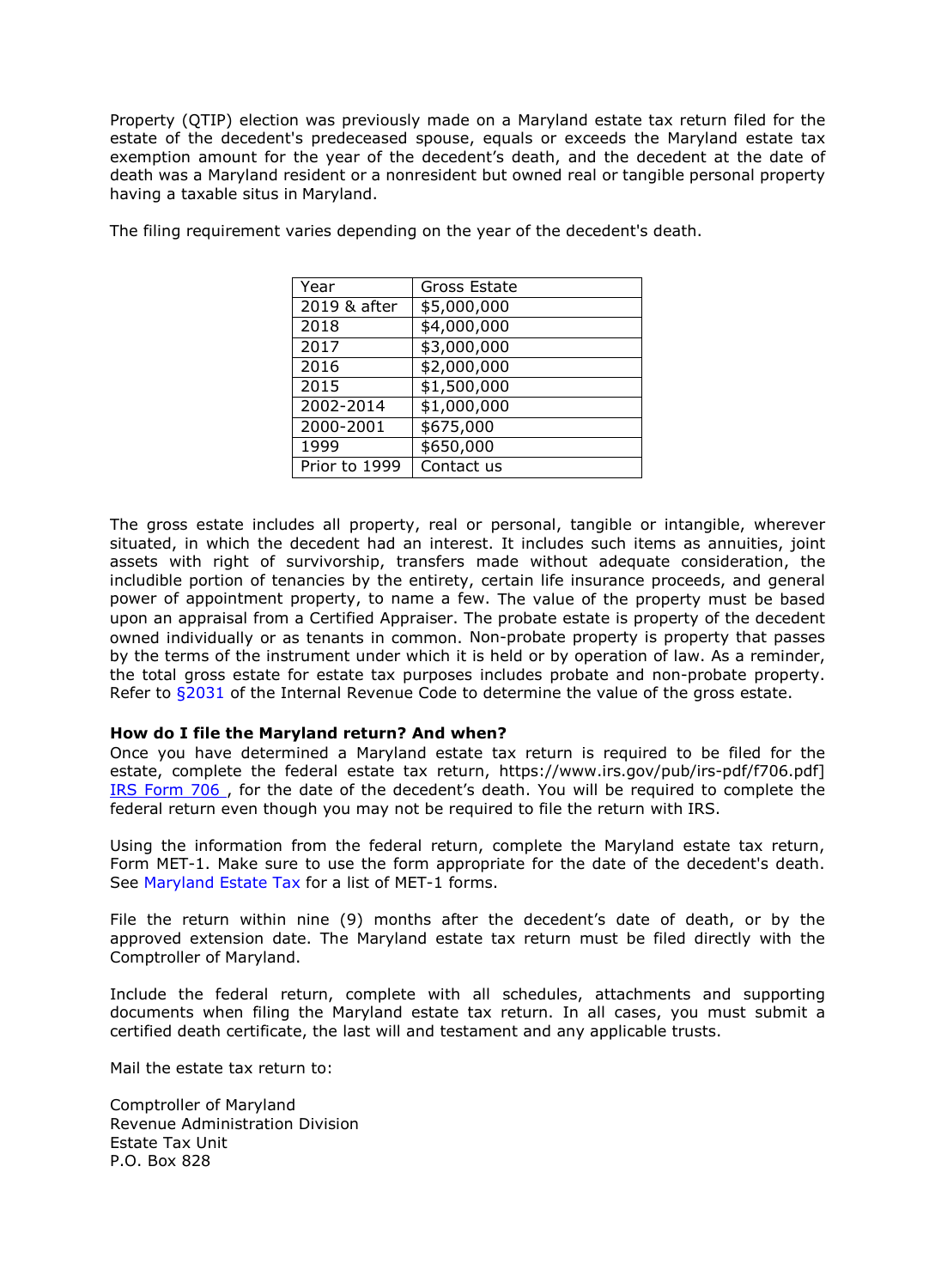Annapolis, MD 21404-0828

Upon receipt, the Comptroller will send the return to the Register of Wills for completion of Section III to certify the payment of inheritance taxes.

## **Where do I pay the Maryland estate tax?**

Pay *directly* to the Comptroller of Maryland on or before the due date of the Maryland estate tax return. Mail to:

Comptroller of Maryland Revenue Administration Division Estate Tax Unit P.O. Box 828 Annapolis, MD 21404-0828

#### **Are there interest or penalty charges for late payment of the tax?**

Yes. Maryland law provides for interest and late payment penalty if the tax is not paid when due. Interest is assessed on any portion of the liability that is not satisfied by the statutory due date, notwithstanding the fact that the tax is paid pursuant to an approved alternative payment schedule. A penalty of up to 10% is charged on any Maryland estate tax not paid by the due date.

#### **Can I get an extension to file the Maryland return or pay the Maryland estate tax?**

The Comptroller of Maryland may extend the time to file an estate tax return up to six months, or up to one year if the person required to file the return is out of the United States. There are also provisions for granting an alternative payment schedule for the tax payment.

The request for an extension must be in writing and filed on or before the due date of the Maryland estate tax return. The request must include:

- Completed Form MET-1E, Application for Extension of Time to File the Maryland Estate Tax Return.
- A copy of the federal extension application Form 4768 including attachments, if applicable.
- Remittance of estimated Maryland estate tax, unless estimated tax calculation shows no tax due or an [alternative payment schedule](http://taxes.marylandtaxes.com/Individual_Taxes/Individual_Tax_Types/Estate_and_Inheritance_Tax/Payment_Information/default.shtml) is also requested.

## **Can I get a refund if I overpay?**

The law allows for refunds of Maryland estate tax up to three years from the date of the event that causes the refund to become due. File an amended Maryland estate tax return to make a request for a refund of previously paid Maryland estate tax.

#### **What about the income tax on an estate?**

An estate may be required to file a Maryland fiduciary income tax return, [Form 504.](http://forms.marylandtaxes.com/current_forms/504.pdf) Contact the Revenue Administration Division for assistance with fiduciary returns by calling410-260- 7980 in Central Maryland or 1-800-MD TAXES from elsewhere in the state, Monday through Friday, 8:30 a.m.– 4:30 p.m.

#### **What recent legislative changes affect the Maryland estate tax?**

The federal tax law changes enacted in 2017 increased the value of unified credit for federal estate tax purposes. As a result, during the 2018 Legislative Session, the Maryland General Assembly enacted the Maryland Estate Tax-Unified Credit Act which alters the unified credit used for determining the amount that can be excluded for Maryland estate tax purposes. The enacted Maryland legislation ultimately decoupled from the federal credit once again. The amount that can be excluded for decedents dying on or after January 1, 2019 is \$5.0 million. This legislation also established portability for Maryland estate tax purposes. Surviving spouses may now elect to claim any unused portion of their predeceased spouse's unused Maryland estate tax exemption under certain circumstances.